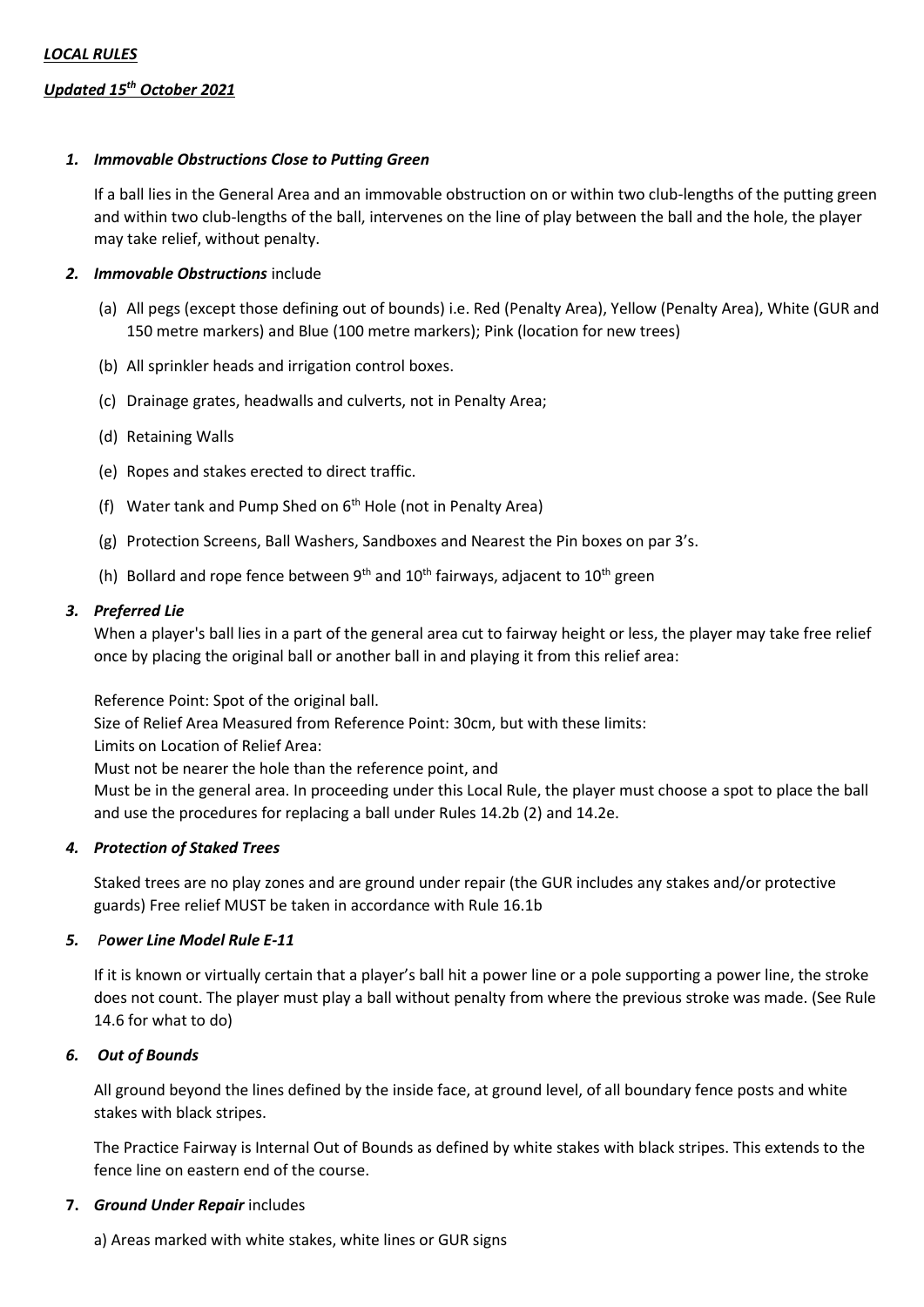(b) All gardens and mulch/woodchip covered areas (note: hedge to the right of the 9th green is **not** a garden and is therefore in play)

(c) Clearly defined vehicle and machinery tracks;

- (d) Roped off areas.
- (e) Bare Patches on Closely Mown Areas (not old divots, whether sand filled or not)
- (f) Exposed Tree Roots on Closely Mown Areas, or within three club lengths of surfaces cut to fairway height (but not in penalty areas).
- (g) **NOTE**: Interference does not exist if the tree roots only, interfere with the player's stance.
- (h) All GUR is a compulsory drop.
- (i) Areas in bunkers where sand has been removed by the movement of water resulting in deep furrows through the sand.

# *8. Creek Crossings*

All creek crossings within the boundaries of a Penalty Area are an integral part of the course. Relief may only be taken in accordance with Rule 17.1

# *9. Testing for Tree Roots*

If a player believes there may be tree roots interfering with their area of intended swing, may test the ground by inserting a tee, provided they do not improve their lie.

# *10. Drop Zone 5th Hole*

If a player's drive on the fifth hole fails to cross the margin of the Penalty Area of the fifth hole dam, as an additional relief option, for one penalty stroke, the player may drop a ball in the drop zone near the white tees. If a drop zone is not marked, the area between the White tee (White painted tile in ground) and the gravel path to the right of the ladies tee becomes the Drop Zone. (Ball is to be dropped behind the line of the back of the distance marker.

# *11. Drop Zone 17th Hole*

If a player's drive from the 17<sup>th</sup> tee fails to cross the margin of the Penalty Area, as an additional relief option, for one penalty stroke, may drop a ball in the Drop Zone, to the right of the dam, adjacent to the northern end of the dam. If a drop zone is not marked, the area adjacent to the northern end of the dam and behind the furthest point of the dam and within 2 club lengths of the white Drop Zone stake adjacent to the end of the penalty area, will be deemed as the drop zone.

# *12. Kangaroo footprints in Bunkers only. (Local Rule F-13)*

Footprints in bunkers that are clearly identifiable as having been caused by kangaroos are ground under repair from which free relief is allowed under Rule 16.1.

When taking relief under this rule, the ball must be dropped within the bunker, no nearer the hole, as per the standard dropping procedure from knee height.

Penalty for Playing Ball from a Wrong Place in Breach of Local Rule: General Penalty Under Rule 14.7a.

# **13.** *Relief on Greens.*

Only when the ball is on the putting green, line of play relief can be taken to avoid putting over green keeper repairs on the green and only if the area is defined G.U.R.

As a temporary measure, all damaged, diseased and repaired areas on the green are to be treated as GUR whether marked or not.